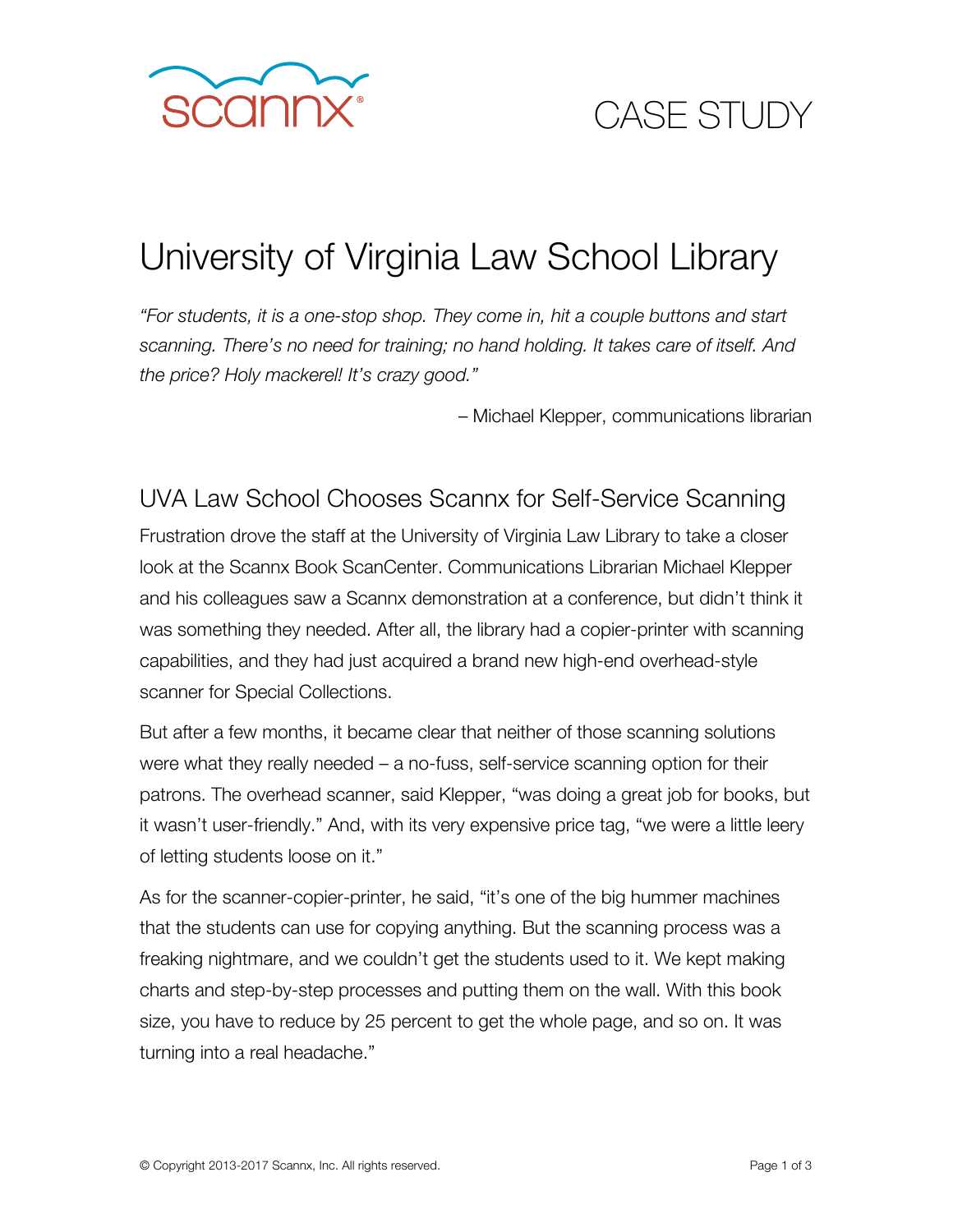

# CASE STUDY

Klepper went to the Scannx website to learn more about the Book ScanCenter, and was impressed by the simplicity of the system and its affordable price.

Shortly thereafter, the UV Law Library installed two Scannx Book ScanCenter Elites, but by the time they were installed, the semester was in full swing. "We were going to do training sessions, but we were pretty far behind the curve in getting them used to the system," said Klepper. "I was a little worried about that, but we decided to just put it out there and see what happens. And what happened was, bingo, they were off and running, with no problems whatsoever."

#### Students Embrace Scannx Book ScanCenter

The Law Library installed one Book ScanCenter downstairs in the reserve room, where required reading for classes is made available on a non-circulating basis. The second was installed upstairs in a lounge area near the study rooms. "We assumed that the one downstairs would get the most use," said Klepper. "It turns out, both of them are getting used equally," as students discover they can use the scanners to exchange class notes with their classmates and study groups.

Recently, Klepper said, he looked at the use logs for both Book ScanCenters, and was shocked to discover how much students have been using them. "We have scanned over 50,000 documents since October – that's 10,000 copies a month," he said.

Those numbers may go up. Traditionally, Westlaw and Lexis provided printers free of charge for patrons using those services. But Westlaw recently removed their printer from the library as part of a going-green initiative. If that change causes a spike in use on the Book ScanCenter kiosks, Klepper said, the school may need to get more Scannx units to prevent bottlenecks.

In the meantime, he's just pleased that, with all that scanning, the library staff has not had to answer questions or get involved in the scanning process.